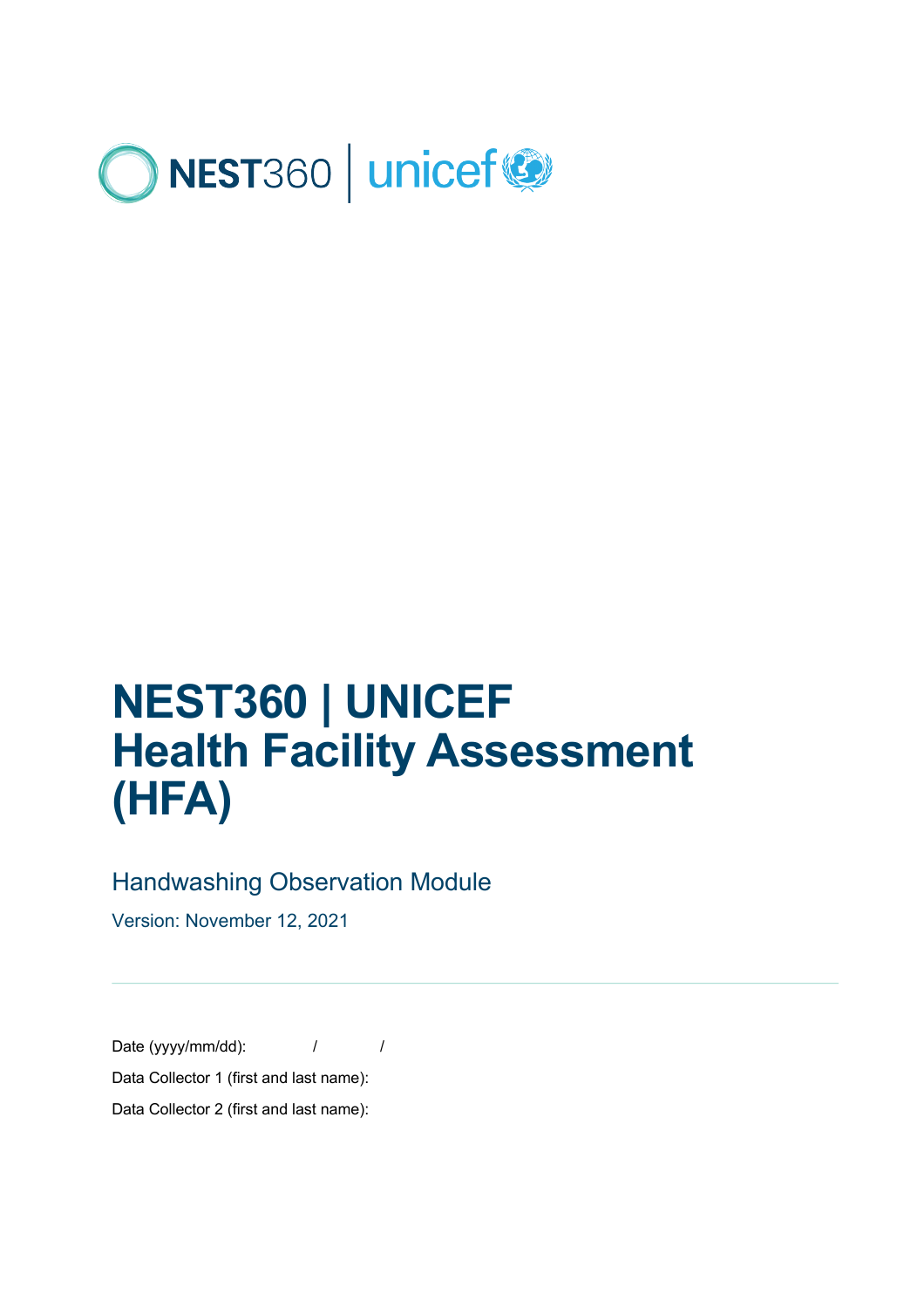# Section 1. Hand Hygiene Observation Form

| Date:<br>(yy/mm/dd) | Observer:<br>(name)           |                |                      |                |  |
|---------------------|-------------------------------|----------------|----------------------|----------------|--|
| Ward:               | <b>Start time:</b><br>(hh:mm) | $\blacksquare$ | End time:<br>(hh:mm) | $\blacksquare$ |  |
| Cadre:              |                               |                |                      |                |  |

| Opp.           | Indication             | <b>HH Action</b>          | Opp. | Indication                    | <b>HH Action</b>          |
|----------------|------------------------|---------------------------|------|-------------------------------|---------------------------|
| 1              | bef-pat.<br>bef-asept. | <b>HR</b><br>ப<br>HW<br>ப | 15   | $\Box$ bef-pat.<br>bef-asept. | $\square$ HR<br><b>HW</b> |
|                | aftb-b.f.              | missed<br>O               |      | aftb-b.f.                     | missed<br>O               |
|                | aft-pat.               | $O$ gloves                |      | aft-pat.                      | $O$ gloves                |
|                | aft.p.surr.            | O shared                  |      | aft.p.surr.                   | O shared                  |
| Opp.           | Indication             | <b>HH Action</b>          | Opp. | Indication                    | <b>HH Action</b>          |
| $\overline{2}$ | $\Box$ bef-pat.        | П<br><b>HR</b>            | 16   | $\Box$ bef-pat.               | $\Box$<br><b>HR</b>       |
|                | bef-asept.             | <b>HW</b><br>П            |      | bef-asept.                    | П<br><b>HW</b>            |
|                | П<br>aftb-b.f.         | missed<br>O               |      | aftb-b.f.                     | missed<br>O               |
|                | $\Box$ aft-pat.        | $O$ gloves                |      | $\Box$ aft-pat.               | $O$ gloves                |
|                | aft.p.surr.            | $O$ shared                |      | aft.p.surr.                   | $O$ shared                |
| Opp.           | Indication             | <b>HH</b> Action          | Opp. | Indication                    | <b>HH Action</b>          |
| $\overline{3}$ | $\Box$ bef-pat.        | П<br><b>HR</b>            | 17   | $\Box$ bef-pat.               | $\Box$<br><b>HR</b>       |
|                | $\Box$ bef-asept.      | П<br><b>HW</b>            |      | $\Box$ bef-asept.             | <b>HW</b>                 |
|                | $\Box$ aftb-b.f.       | O<br>missed               |      | $\Box$ aftb-b.f.              | O<br>missed               |
|                | $\Box$ aft-pat.        | $O$ gloves                |      | $\Box$ aft-pat.               | $O$ gloves                |
|                | $\Box$ aft.p.surr.     | $O$ shared                |      | $\Box$ aft.p.surr.            | $O$ shared                |
| Opp.           | Indication             | <b>HH Action</b>          | Opp. | Indication                    | <b>HH Action</b>          |
| $\overline{4}$ | $\Box$ bef-pat.        | $\square$ HR              | 18   | $\Box$ bef-pat.               | $\Box$ HR                 |
|                | $\Box$ bef-asept.      | П<br><b>HW</b>            |      | $\Box$ bef-asept.             | □<br>HW                   |
|                | $\Box$<br>aftb-b.f.    | $\circ$<br>missed         |      | $\Box$ aftb-b.f.              | missed<br>O               |
|                | □<br>aft-pat.          | $O$ gloves                |      | $\Box$ aft-pat.               | $O$ gloves                |
|                | $\Box$ aft.p.surr.     | $O$ shared                |      | $\Box$ aft.p.surr.            | $O$ shared                |
| Opp.           | Indication             | <b>HH Action</b>          | Opp. | Indication                    | <b>HH Action</b>          |
| $\overline{5}$ | $\Box$ bef-pat.        | $\square$ HR              | 19   | $\Box$ bef-pat.               | <b>HR</b><br>$\Box$       |
|                | bef-asept.             | <b>HW</b><br>ΙI           |      | $\Box$ bef-asept.             | <b>HW</b>                 |
|                | aftb-b.f.              | missed<br>O               |      | aftb-b.f.                     | missed<br>O               |
|                | aft-pat.               | gloves<br>О<br>$O$ shared |      | aft-pat.                      | $O$ gloves<br>$O$ shared  |
|                | □<br>aft.p.surr.       |                           |      | aft.p.surr.                   |                           |
| Opp.           | Indication             | <b>HH Action</b>          | Opp. | Indication                    | <b>HH Action</b>          |
| $6\phantom{a}$ | $\Box$ bef-pat.        | <b>HR</b><br>⊔            | 20   | $\Box$ bef-pat.               | □<br><b>HR</b>            |
|                | bef-asept.             | <b>HW</b><br>П            |      | $\Box$ bef-asept.             | П<br><b>HW</b>            |
|                | П<br>aftb-b.f.         | missed<br>$\circ$         |      | aftb-b.f.                     | missed<br>O               |
|                | aft-pat.               | gloves<br>О               |      | aft-pat.                      | gloves<br>$\circ$         |
|                | □<br>aft.p.surr.       | shared<br>О               |      | aft.p.surr.                   | $O$ shared                |